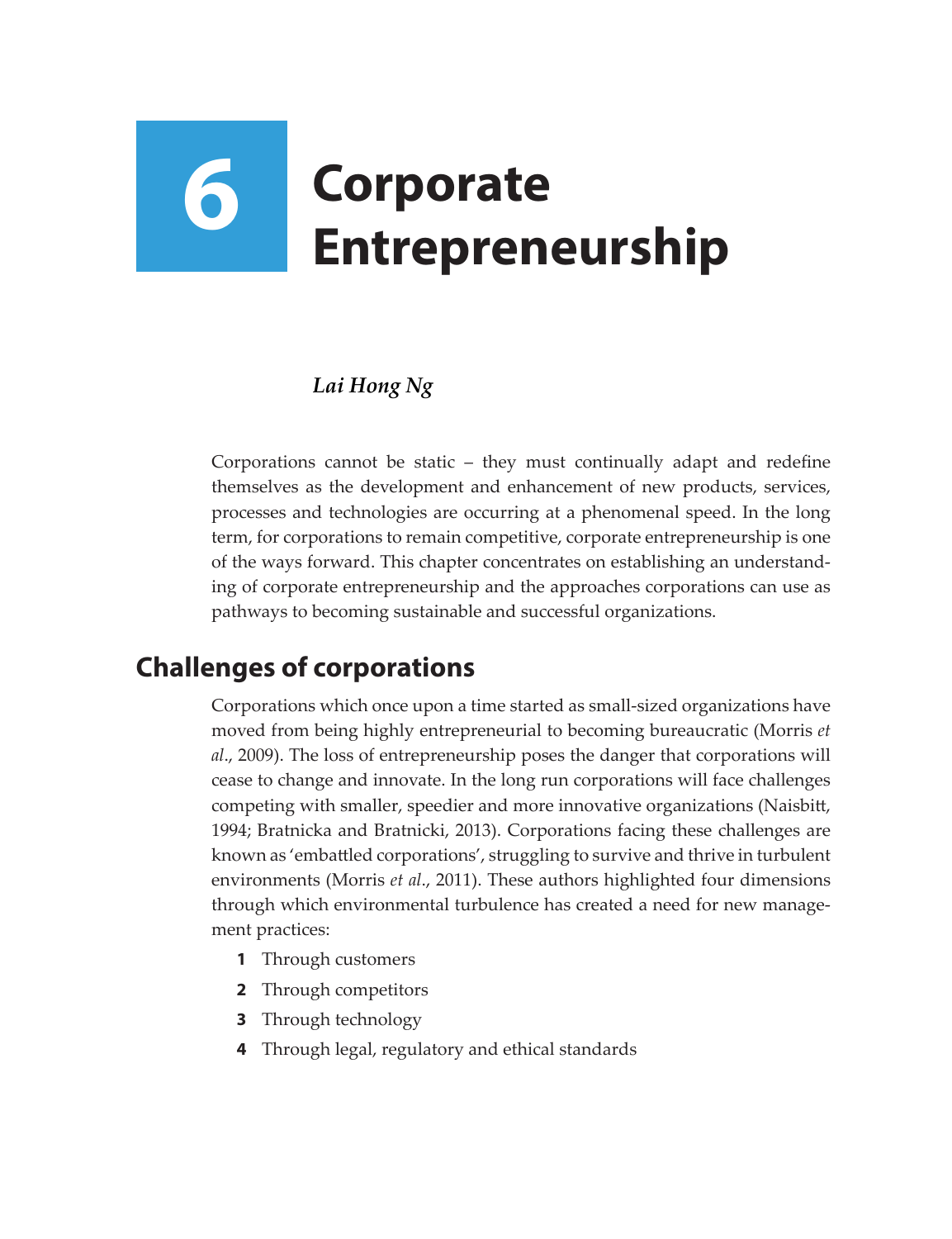#### **Customers**

Fragmented markets require companies to adopt multiple approaches to serve different target audiences.

Rapidly rising customer expectations force companies to customise their products, customer support function and communication approaches, and yet do so in ways that can be standardised.

The cost of higher level of customisation require companies to cultivate longer-term customer relationships.

Sustainable growth means learning new skills in serving global markets.

#### **Technology**

Companies have to change the ways they operate internally and how they compete externally based on:

New information mannagement technologies

New production and service delivery technologies

New logistics and inventory management technologies

New sales force management technologies

New product development technologies

**The embattled corporation**

#### **Competitors**

Competitors lead customers to entirely new market spaces, forcing companies to spend greater amounts on product development.

Aggressive competitors move quickly to mimic anything new attempted by the company, making it harder to differentiate the company in the eyes of the custmers.

Customers find themselves comepting with companies in other industries that play by completely different rules – making current competitive aproaches irrelevant.

#### **Legal, regulatory and ethical standards**

Companies are increasingly accountable to multiple stakeholders, and their actions are more visible to these stakeholders, forcing management to make difficult choices and deliver results while behaving responsibly.

An increasingly litigious environment raises the stakes on company liability for products and how they are used; more lawsuits increase company costs and penalise innovative actions.

Regulatory restrictions limit choices while forcing companies to learn new ways to compete.

Growing affluence enables society to hold comapnies more responsible for the environmental and social implications of their actions.

**Figure 6.1:** Environmental turbulence creating new management practices *Source:* Morris *et al*. (2011: p. 6).

> Figure 6.1 explains how trends in some of these dimensions force corporations to abandon conventional business practices. Each dimension has vital implications on how things are done in corporations. Many corporations tend to make shorter-term commitments such as rightsizing, outsourcing, leasing and more in order not to miss out on opportunities. For ensuring the long-term sustainability of any corporation, Morris *et al*. (2011) emphasised the need for corporate entrepreneurship – a term used to describe entrepreneurial behaviour inside established, larger organizations. Corporate entrepreneurship is rapidly becoming a weapon of choice for many corporations.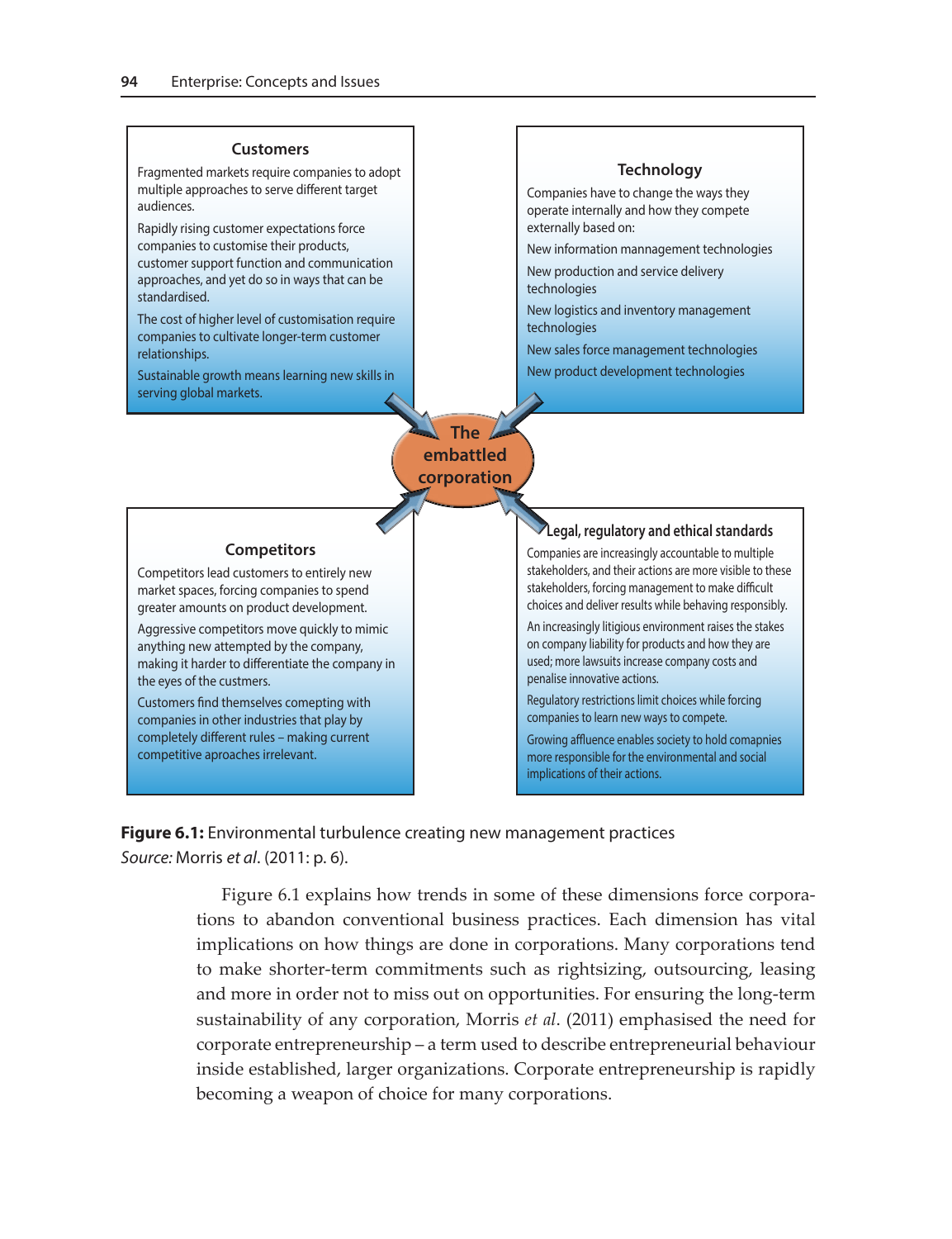#### **Exercise**

Discuss two corporations or brands that face high degrees of environmental turbulence.

### **What is corporate entrepreneurship?**

Corporate entrepreneurship is "the development of new business ideas and opportunities within large and established corporations" (Birkinshaw, 2003: 46). Zahra (1991: p. 259) defined it as "activities that enhance a corporation's ability to innovate, take risk and seize opportunities in its markets" – a call for greater entrepreneurial behaviour that will help in recognising profitable product or market opportunities and in providing new bases for achieving competitive advantage. Corporate entrepreneurship is an attempt to take both the mind and skill sets demonstrated by successful start-up entrepreneurs and instil these characteristics into the cultures and activities of a corporation. This approach can be a powerful solution to corporation staleness, lack of innovation and stagnated growth. Corporations that reveal corporate entrepreneurship are regarded as dynamic, flexible entities prepared to take advantage of new business opportunities when they arise (Hisrich & Kearney, 2012; Kuratko *et al*., 2014).

#### **Example of corporate entrepreneurship**

**Nokia's** history exhibits corporate entrepreneurship, which has been known as a set of behaviour, processes or activities that renew or reinvent an organization.

1865: Paper Mill

- 1898: Nokia's rubber business
- 1912: Nokia's cable businesses
- 1960: First electronics department

1979: TV and Radio

1991: Nokia equipment is used to make the world's first GSM (Global System for Mobile communication) call.

Source: adapted from Edgar (2013).

**Tip**: Zahra and Covin (1995) evidenced that corporate entrepreneurship has a positive impact on financial measures of organizational performance. The authors contended that corporate entrepreneurship should not be regarded as a short term solution but as a long-term strategy for achieving higher financial performance. In order to realise the full benefits of corporate entrepreneurship, managers must be willing to sustain their support for entrepreneurial initiatives over a number of years. Without such managerial support, corporate entrepreneurial activities may be discontinued long before they would reasonably be expected to financially benefit the corporation.